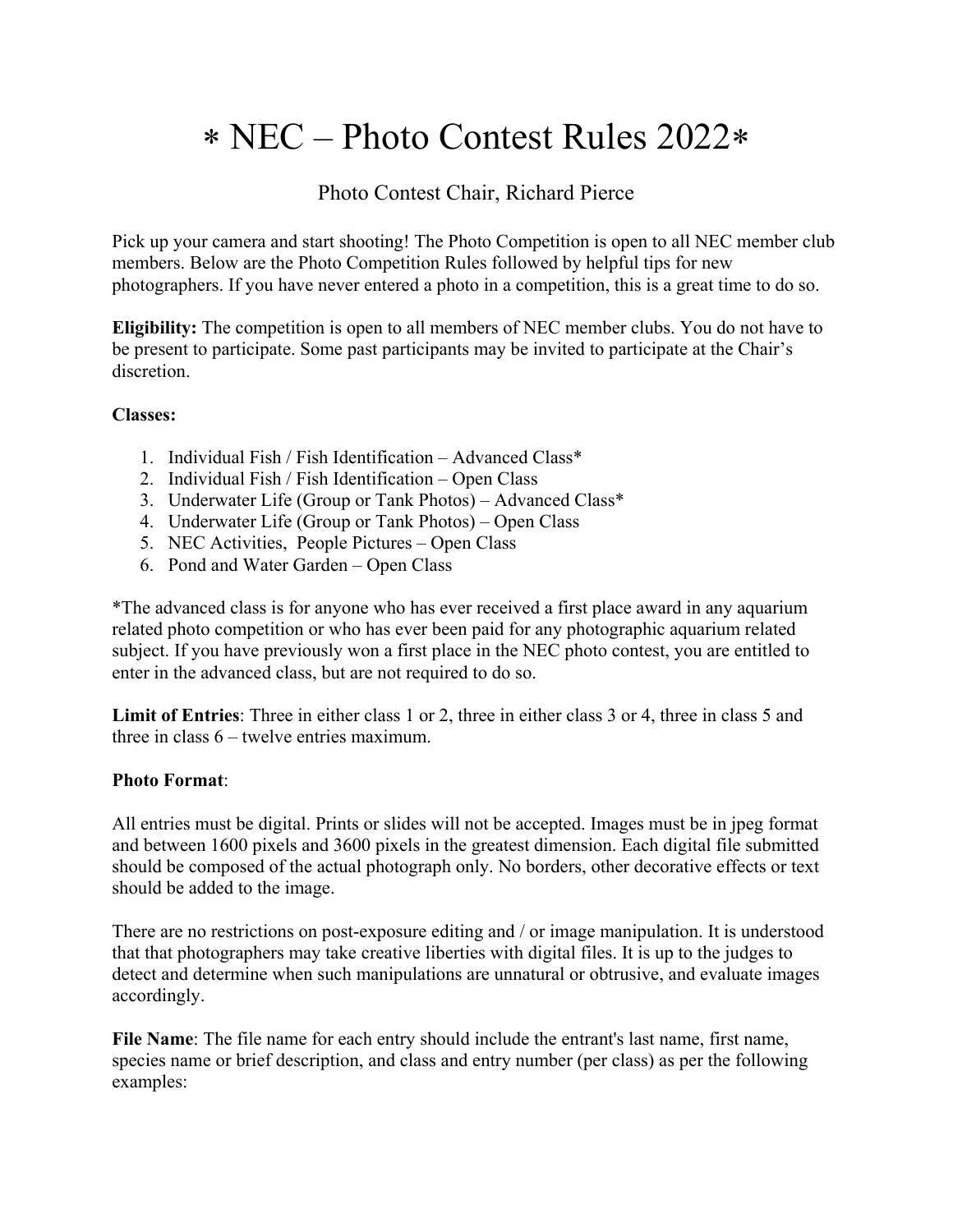doe john corydoras sterbai C1 E1 or doe jane planted aquarium C4 E2

**Method of Delivery**: Entries should be e-mailed as file attachments to Richard Pierce: cyprinodont@gmail.com by 11:59 PM March 24, 2022. Each e-mail should not exceed 5 Mb in size and may contain multiple photos. Use several e-mails if necessary. The body of the e-mail should include the entrant's name, mailing address, e-mail address and phone number. A list of files sent should also be included giving the file name, description of the photo, class and entry number. The contest chairman will reply by e-mail within 72 hours indicating the files have been received. If you do not hear back within 72 hours you should follow up with another e-mail or phone call to be sure that the files were received.

All entries will be archived, renamed and cross-referenced so that the judges will not see the entrant's name as part of the judging. The judges' decisions will be final.

**Use of Entries**: The entrant agrees to allow unrestricted publication of images by the NEC whether for editorial or promotional purposes. Notwithstanding the NEC's unrestricted use of submitted images, entrant retains ownership/copyright of submitted images, whether published or not, and merely grants the NEC permission to reproduce images. A photo credit and/or copyright notice shall accompany any image reproduced in any context. Pursuant to the above, the NEC stipulates that entrant claims ownership/copyright for all images submitted (i.e., entrant is presumed to own the intellectual property rights for all images he or she submits under his or her name).

**Display of Entries**: It is expected that winning entries will be displayed on the NEC web site or presented at future conventions on a digital picture frame or other digital device. This display may include the entrant's name and other text on each photograph. Other entries may be displayed at the NEC's discretion.

**Review of Entries and Judging**: On the evening of Friday, March 25, 2022, the first night of the convention, there will be an open public review and critique of the entries. All convention attendees are welcome to attend. Refer to your convention program for the time of this event. This will be the judges' first look at the photographic entries and the judges will be asked to critique each photograph, pointing out the strong points and weak points of each. The purpose of this session is education. The judges will be asked to give honest constructive criticism on the photographic entries. If you are not ready to hear such criticism of your photographs, please do not attend. The audience is expected to remain respectful during this session. From this session, observers should get a better idea of what makes a strong photograph, in the opinion of the judges. After all the photographs have been critiqued the judges will make their selections for the winning photos in private.

**Awards**: Cash awards will be mailed or digitally transferred to the winners.

\$20 for 1st, \$10 for 2nd, and \$5 for 3rd.

**Technical support**: If entrants have questions pertaining to preparing their photographs for submission they are welcome to contact the Contest Chair for help. The Chair will provide help